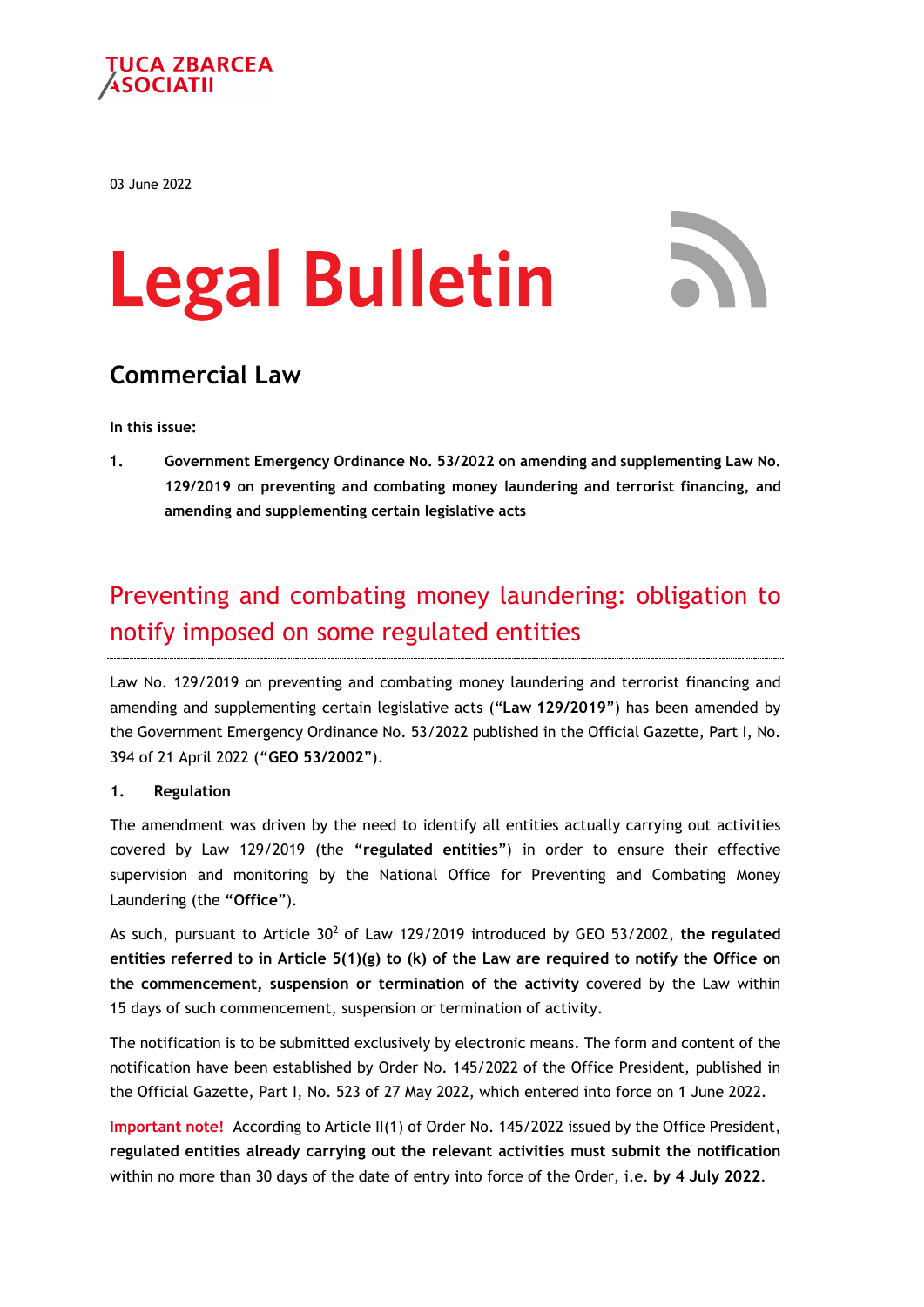

#### **2. Entities covered by the regulation**

The regulated entities provided at Article  $5(1)(g)$  to (k) of Law 129/2019 to which the new regulation is applicable are as follows:

- i. *service providers to companies or trusts,* other than those referred to in letters (e) and (f) (**Article 5(1)(g) of the Law**). According to Article 2(l), such providers are defined as natural persons and legal persons that provide, in a professional capacity, any of the following services for third parties:
	- 1. establish companies or other legal entities;

2. act as a director or manager of a company or is a partner in a partnership or joint venture or in a similar capacity in other legal persons or arrange for another person to act in such a position or capacity;

3. provide a registered office, place of business, business, postal or administrative address or any other similar service to third parties;

4. act as trustee in a trust or trust-like arrangement or arrange for another person to act as trustee;

- ii. *providers of exchange services between virtual and fiat currencies (Article* 5(1)(g<sup>1</sup>) of **the Law**);
- iii. *digital wallet providers* (Article  $5(1)(g^2)$  of the Law);
- iv. *real estate agents and developers*, including when acting as intermediaries in the letting of immovable property, but only in respect of transactions for which the value of the monthly rent is the equivalent in RON of EUR 10,000 or more (**Article 5(1)(h) of the Law**);
- v. *other persons who, in their professional capacity, deal in goods, only to the extent that they carry out cash transactions* whose minimum limit is the RON equivalent of EUR 10,000, irrespective of whether the transaction is carried out in a single operation or in a series of related operations (**Article 5(1)(i) of the Law**);
- vi. *persons trading in works of art or acting as intermediaries in the trade of works of art,*  including when this activity is carried out by art galleries and auction houses, if the value of the transaction or a series of related transactions represents the equivalent in RON of EUR 10,000 or more (**Article 5(1)(j) of the Law**);
- vii. *persons storing or trading works of art or acting as intermediaries in the art trade, where this activity is carried out in free zones*, if the value of the transaction or a series of related transactions represents the equivalent in RON of EUR 10,000 or more (**Article 5(1)(k) of the Law**).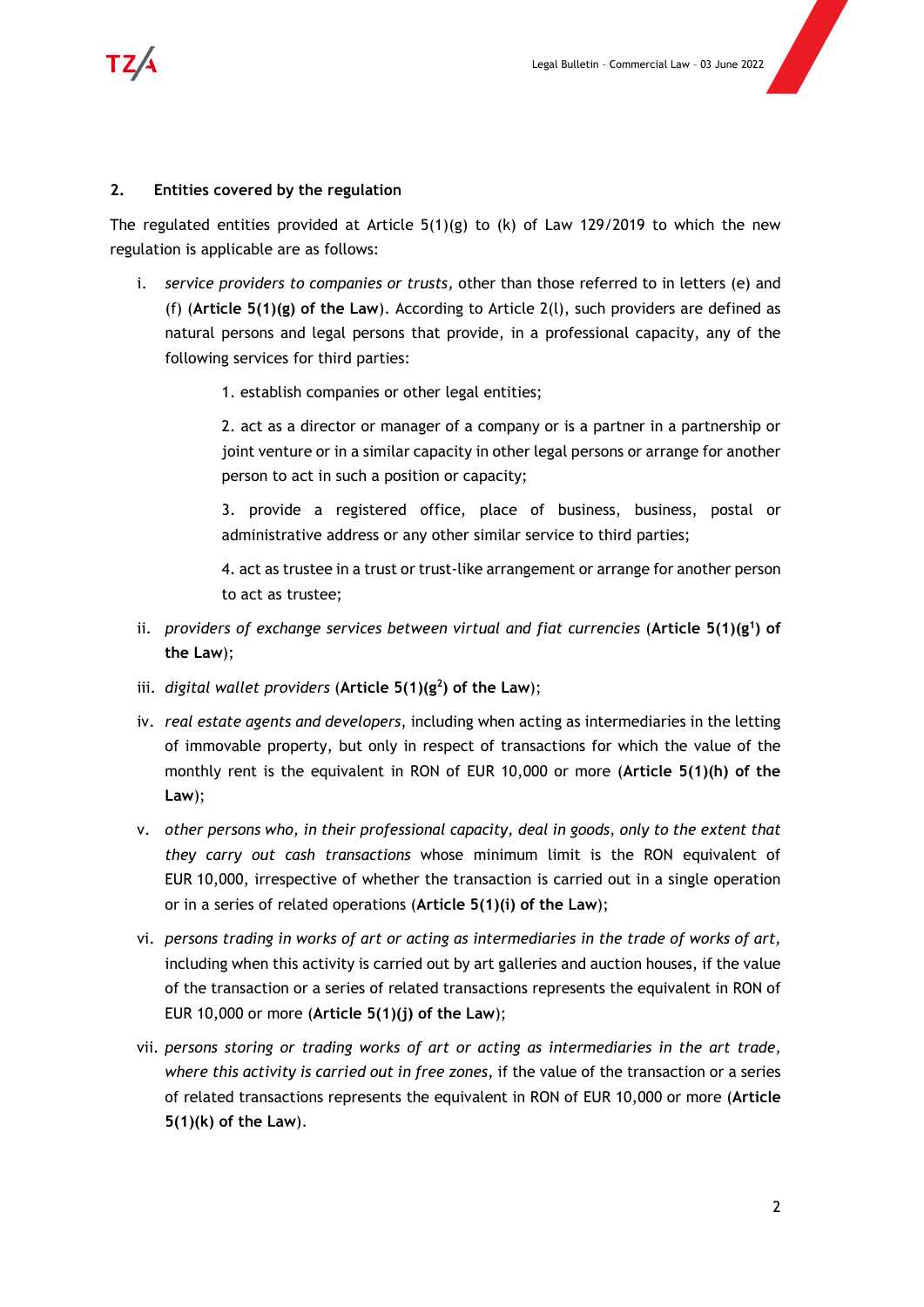Companies must carefully analyse the activities they actually perform, including those that are not part of their core business or their usual range of services, to determine whether they fall within the category of regulated entities under Article  $5(1)(g)$  to (k) of Law 129/2019.

Particular attention should be paid to the category of *service providers to companies or trusts*, which includes services such as renting or subletting premises for head office or business premises. In the view of the authorities, even when such services are isolated in the activity of a company or when the rental is made to a company in the same group, the lessor company can qualify as a regulated entity under Law 129/2019, having all the obligations arising from this qualification, including the obligation to notify the Office under Article 30<sup>2</sup> of Law 129/2019.

#### **3. Penalties**

Pursuant to Article 30<sup>2</sup> of Law 129/2019, failure by regulated entities to notify the Office within 15 days of commencement, suspension or cessation of business is a misdemeanour and is penalised as follows:

- *For natural persons*, by warning or fine ranging from RON 5,000 to RON 10,000;
- *For legal entities*, by warning or the same fine applicable for natural persons, the maximum limits of which are increased by 10% of the total income reported for the tax period which ended prior to the date of drawing up the misdemeanour minutes. Penalties may be imposed on members of the management body and other responsible natural persons.

Failure to notify the Office until 4 July 2022 on the performance of the relevant activity is a misdemeanour and is penalised by warning or fine ranging from RON 5,000 to RON 10,000 (Article III (1) of GEO 53/2022).

*anca.puscasu@tuca.ro*